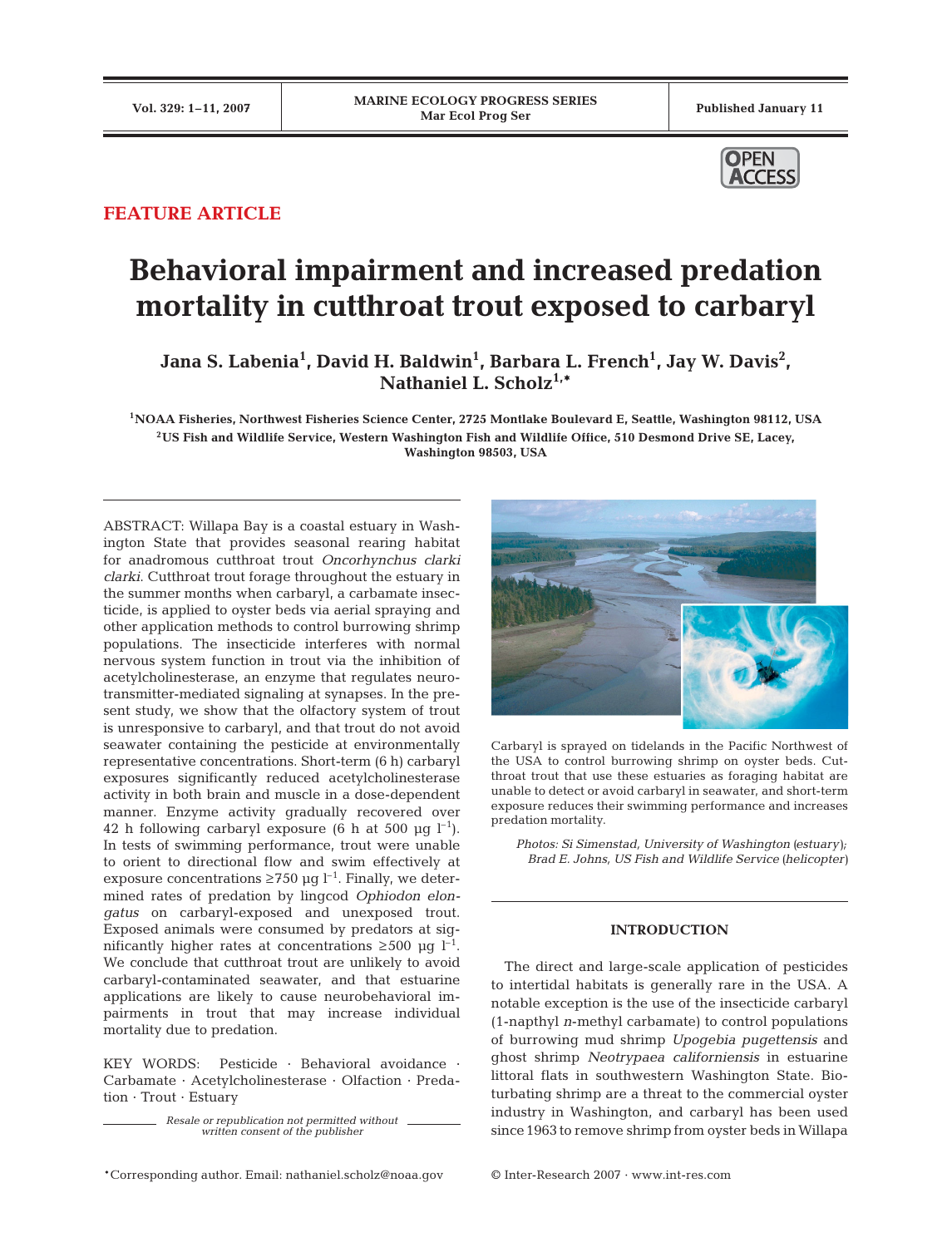

Bay and, to a lesser extent, in Grays Harbor (Fig. 1). The seasonal treatment of oyster beds with carbaryl continues to be controversial, due in part to concerns about potential impacts on non-target species (reviewed by Feldman et al. 2000).

Carbaryl is applied to tidelands at low spring tides in July or August of each year. A helicopter is used to spray the chemical over large tracts of exposed mudflat, and smaller areas are treated using a backpack sprayer. The rates of carbaryl application and the number of hectares (ha) treated have varied over the decades. Currently, ca. 324 ha are sprayed with carbaryl at a rate of 9 kg carbaryl  $ha^{-1}$  (Feldman et al. 2000). The incoming tide mobilizes carbaryl into the estuarine water column and transports the pesticide off-site. The concentration of dissolved carbaryl in surface waters generally decreases with distance from treated oyster beds, although the extent of this dilution can be influenced in unpredictable ways by tidal currents, turbulence, and the bathymetry of the estuary. Surface water monitoring has shown that carbaryl can reach concentrations that range from 4000 to 12 000  $\mu$ q l<sup>-1</sup> within 100 m of treated mudflats (reviewed by Feldman et al. 2000). These levels fall to lower concentrations  $\left($ <1000 µg l<sup>-1</sup>) at distances of 200 m or more. Water column concentrations are likely to remain at these high levels for only a short period of time, i.e. minutes to hours, depending on site-specific patterns of mixing and dilution.

The short- and long-term impacts of carbaryl spraying on marine invertebrate populations have been the subject of considerable research (reviewed by Feldman et al. 2000, see also Dumbauld et al. 2001). On the day of application, the acute toxicity of carbaryl to a variety of small marine fish, as well as infaunal and epibenthic invertebrates, has been extensively documented in the estuary (e.g. Armstrong & Millemann 1974, Dumbauld et al. 2001). Crustaceans, including

commercially important Dungeness crabs *Cancer magister*, are particularly sensitive to the toxic effects of carbaryl. Also killed are small fish—such as saddleback gunnels *Pholis ornata*, bay gobies *Lepidogobius lepidus*, three-spine sticklebacks *Gasterosteus aculeatus*, English sole *Parophrys vetulus*, sand sole *Psettichthys melanostictus*, and staghorn sculpins *Leptocottus armatus*—particularly those that are entrained in shallow pools at low tide. Previous field investigations have shown that carbaryl is not acutely lethal to crabs caged in off-site, subtidal channels (reviewed by Feldman et al. 2000). Because fish are generally less sensitive to carbaryl than crusta-

ceans, off-site fish kills are thought to be unlikely. However, the potential for carbaryl to have sublethal effects on fish in the vicinity of treated oyster beds has not been widely investigated.

Willapa Bay and Grays Harbor provide foraging habitat for several species of anadromous (oceangoing) salmonids that belong to the genus *Oncorhynchus.* Among these are cutthroat trout *Oncorhynchus clarki clarki* that migrate from freshwater into Washington's coastal estuaries in the summer months to forage (Simenstad et al. 1982). Coastal cutthroat trout in southwestern Washington belong to the Southwestern Washington/Columbia River distinct population segment. This population has declined in recent decades (Johnson et al. 1999), and the US Fish and Wildlife Service currently recognizes the Southwestern Washington/Columbia River distinct population segment as a species of concern (i.e. depressed, but not currently listed as threatened under the US Endangered Species Act). Coastal cutthroat trout (also known as sea-run cutthroat trout) are iteroparous, and their marine migration patterns are variable and complex relative to other salmonids (Quinn & Myers 2004). In Washington, they typically enter protected coastal waters, beginning in the late spring. Trout spend the summer months in the shallow estuarine environment before returning to freshwater streams in the fall (Quinn & Myers 2004). While in the estuary, trout forage opportunistically on small fish and marine arthropods along gravel beaches, around oyster beds, and in patches of eelgrass (Trotter 1989). Because of their proximity to treated oyster beds, sea-run cutthroat trout are likely to be exposed to dissolved-phase carbaryl after a spray event.

Carbaryl is a carbamate insecticide and a member of a large class of pesticides that block neurotransmission in arthropods (including crustaceans) as well as fish (Carlson et al. 1998). This is accomplished via the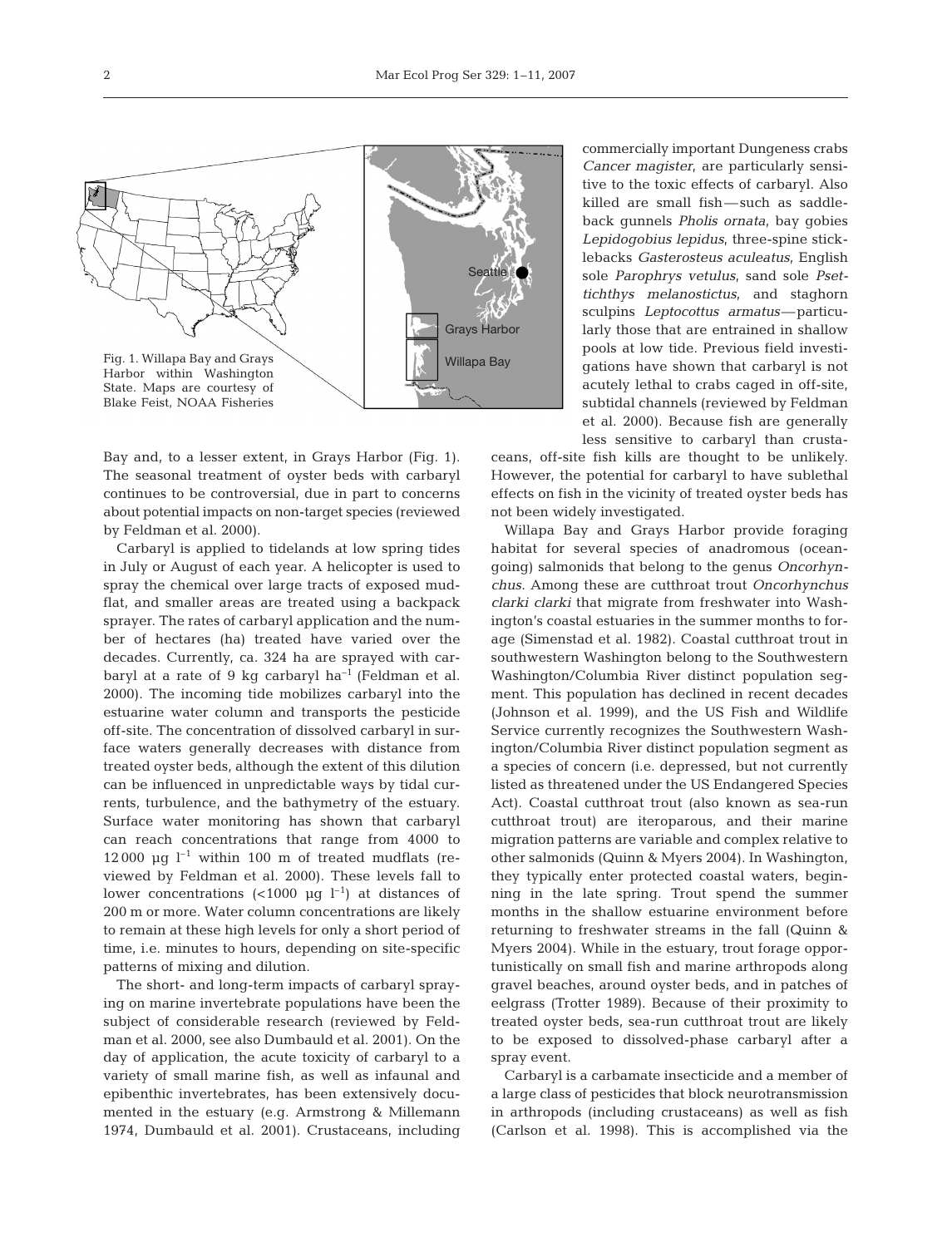inhibition of the enzyme acetylcholinesterase (AChE). The primary function of AChE is to hydrolyze acetylcholine, a common neurotransmitter located at synapses throughout the central and peripheral nervous system of fish and other animals. Since acetylcholinemediated (or cholinergic) signaling is an integral component of neuronal transmission throughout many areas of the vertebrate nervous system (Taylor & Brown 1999), a distributed loss of cholinergic function could potentially result in diverse forms of neurological and behavioral dysfunction. Anticholinesterase insecticides are known to be neurotoxic to salmonids (Waring & Moore 1997, Jarrard et al. 2004, Scholz et al. 2006). For example, AChE inhibition is closely associated with reduced swimming and feeding behaviors in juvenile coho salmon *Oncorhynchus kisutch* (Sandahl et al. 2005). Moreover, carbaryl exposure significantly increases the vulnerability of rainbow trout *O. mykiss* to predation by largemouth bass *Micropterus salmoides* at exposure concentrations as low as 10  $\mu$ g l<sup>-1</sup> (Little et al. 1990).

Although carbaryl applications in Washington's coastal estuaries have the potential to impair the physiology and behavior of sea-run cutthroat trout, this has not been specifically investigated. Of key concern are behavioral effects that might render exposed fish more vulnerable to predators that hunt in the vicinity of oyster beds following carbaryl applications (WDOE 1999). Alternatively, the neurobehavioral effects of carbaryl might be mitigated to some degree if trout are able to detect and avoid carbaryl-contaminated seawater in the estuary. To explore these possibilities, we used neurophysiological recordings (the electro-olfactogram, EOG; Baldwin & Scholz 2005) to monitor the responsiveness of the trout olfactory system to carbaryl and 2-way behavioral choice tests to assess the avoidance of trout to carbaryl-contaminated seawater. Moreover, we determined the effects of environmentally representative carbaryl exposures (0 to 1000  $\mu$ g l<sup>-1</sup>) on AChE enzymatic activity in trout brain and muscle, and monitored the time course for the recovery of AChE activity following a short-term exposure (6 h at 500  $\mu$ g l<sup>-1</sup>). Finally, we evaluated the effects of carbaryl on the swimming performance of trout and the ability of exposed animals to avoid predation by lingcod *Ophiodon elongates*, a model marine predator.

## **MATERIALS AND METHODS**

**Fishes.** Cutthroat trout *Oncorhynchus clarki clarki* were obtained from the Washington State Department of Fish and Wildlife's Eells Springs Hatchery in Shelton, WA. Fish were aged 1+ yr, with the exception of the 0+ yr cohort used in predation trials (see 'Predator

avoidance' section below). Fish were transported from the hatchery to the Northwest Fisheries Science Center's (NWFSC) marine research facility (Mukilteo, WA) and gradually acclimated to seawater over 1 to 2 wk. Fish were maintained in ca. 1.2 m diameter (ca. 700 l) tanks with filtered, UV-sterilized seawater throughout the study and were fed Lifestages Diets for Fish (Bio-Oregon) at 1.5% of body weight. Prior to surgical procedures, fish were anaesthetized with tricaine methane sulfonate  $(5 \text{ q } l^{-1} \text{ MS-222}$ ; Sigma). The mean  $(\pm$  SD) length and weight of the 1+ yr fish were  $21.9 \pm 2.3$  cm (fork length) and  $117.9 \pm 39.7$  g, respectively. The same parameters for the 0+ yr fish were  $6.4 \pm 0.5$  cm and  $2.3 \pm 0.7$  g, respectively.

Adult male lingcod *Ophiodon elongates* were used as model predators in evasion trials. These fish were raised as part of the NWFSC's aquaculture operations at a separate field station (Manchester, WA) and were transported to the Mukilteo research facility. Lingcod were acclimated to seawater conditions at Mukilteo for 4 wk before being used in predation trials. Fish were an average of  $60.0 \pm 3.6$  cm long and  $1.78 \pm 0.28$  kg in weight.

**Neurophysiological recordings from the trout olfactory epithelium.** Odorant-evoked electro-olfactograms (EOGs) were obtained using established procedures (Baldwin & Scholz 2005). Briefly, fish were anaesthetized and immobilized, and the skin overlying the olfactory chamber was removed. Fish were placed in a plexiglass holder on a vibration isolation table. Stimulus-evoked EOGs were recorded from the sensory epithelium with a pair of glass microelectrodes using a custom LabVIEW program (Baldwin & Scholz 2005). To evaluate the responsiveness of the trout olfactory system to carbaryl and a model odorant (L-serine, an amino acid), stock solutions of carbaryl (99% purity; Chem Service) and L-serine (Sigma) were prepared in isopropanol (Sigma) and distilled water, respectively. Test solutions containing varying odorant concentrations were prepared by dilutions of these stocks in filtered seawater. During the recordings, the olfactory chamber was continually perfused with seawater. Odor-evoked EOGs were elicited with 10 s pulses of seawater alone (control), seawater containing isopropanol only (0.01% carrier control), seawater containing carbaryl (5, 50 or 500  $\mu$ g l<sup>-1</sup> final concentration), or seawater containing L-serine  $(10^{-6}, 10^{-5} \text{ or } 10^{-4} \text{ M})$ final concentration).

**Behavioral avoidance.** The avoidance of carbarylcontaminated seawater by cutthroat trout was evaluated using a 2 choice experimental chamber modified from Sprague (1968). The chamber consisted of a 1.8 m acrylic cylinder with a continuous flow of seawater  $(4 \text{ l min}^{-1})$  entering at each end. Seawater exited the chamber via a ventral drain at the midline. A peristaltic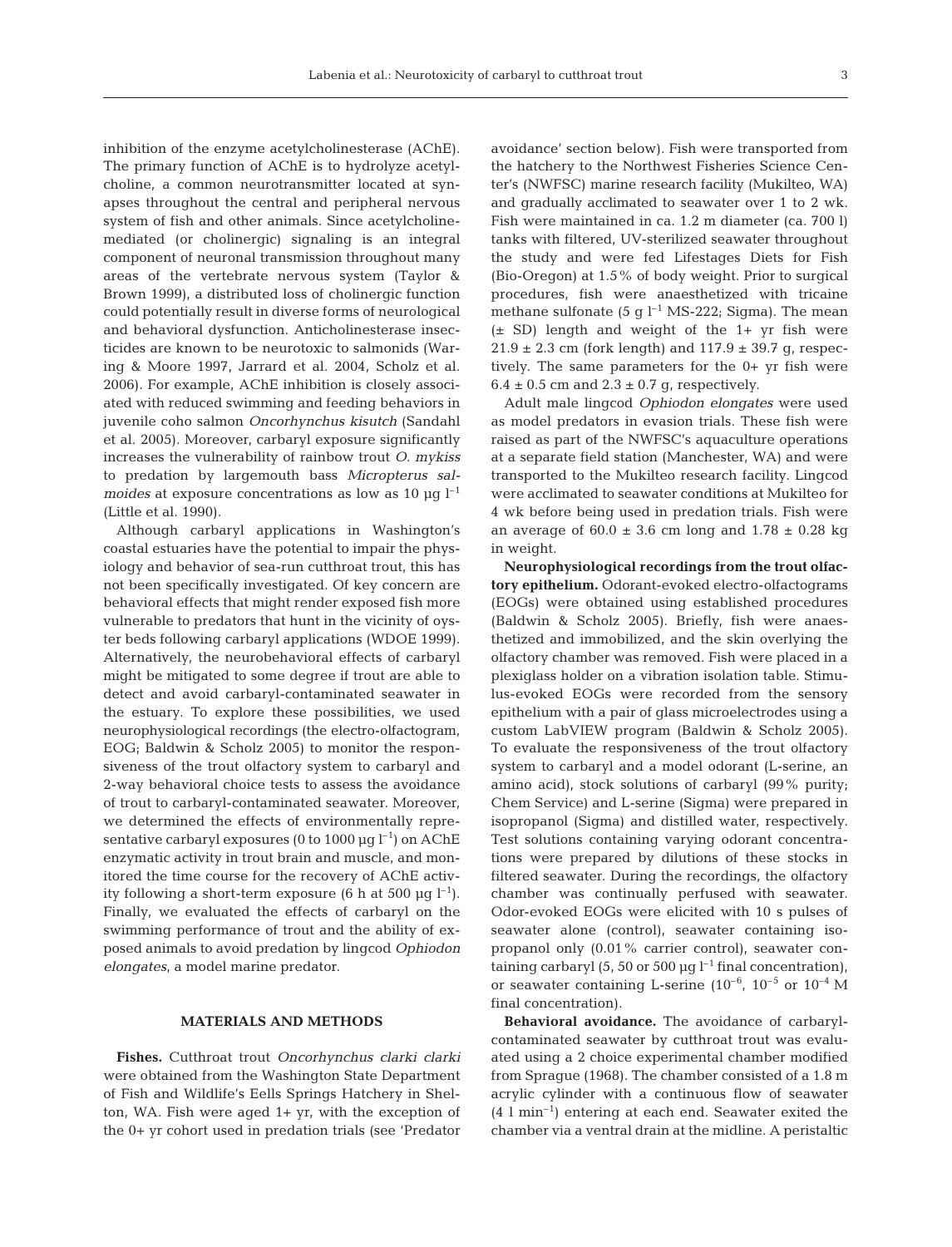pump was used to introduce solutions into either of the 2 seawater inputs located at the ends of the cylinder. Test solutions included seawater alone (negative control), 40 µg  $l^{-1}$  copper (copper chloride, Sigma; positive control) or 500  $\mu$ g l<sup>-1</sup> carbaryl as nominal concentrations (after dilution) in the treatment arm of the chamber. Individual fish were placed in the chamber and allowed to acclimate for 15 min. A digital video camera (Canon ZR45) was then used to record the position of the fish for an additional 10 min. During this 25 min total acclimation period the general level of motor behavior was monitored. Fish were pre-screened for activity and were excluded from behavioral trials if they did not cross the midline of the experimental chamber at least 6 times during the acclimation period. This resulted in  $n = 24$  of 75 fish being tested, which is similar to the rate of acclimation originally described by Sprague (1968).

Behavioral avoidance trials were initiated by introducing a test solution (seawater, carbaryl, or copper) via one of the 2 inflows to the chamber. The arm used to introduce the test solution was alternated between successive trials. Based on preliminary dye tests, a 5 min diffusion period was sufficient to establish a uniform, well-mixed odorant distribution throughout one half of the chamber, with little crossover at the midline. Following this interval, the position of the fish relative to the midline was observed for 10 min. Avoidance behavior was measured as the fraction of time that the fish spent in the arm containing the test solution (vs. the arm containing seawater alone) during the 10 min intervals pre- and post-odorant delivery.

**Carbaryl exposure and chemical analyses.** Carbaryl stock solutions (10 mg  $ml^{-1}$ ) were prepared weekly in isopropanol. The final concentration of the isopropanol carrier in exposure tanks was 0.01%. Carbaryl exposure was static and lasted either 2 h (predation study) or 6 h (all others). Treatment groups consisted of a seawater control, carrier (isopropanol) control, and carbaryl exposure ranging from 1  $\mu$ g l<sup>-1</sup> to 2000  $\mu$ g l<sup>-1</sup>. Cutthroat trout were exposed to carbaryl in 0.6 m diameter (ca. 95 l) tanks with the exception of the experiment to measure the onset and recovery of carbaryl-induced AChE inhibition (see 'Results'), in which a 1.2 m diameter (ca. 700 l) tank was used.

For the carbaryl dose-response experiment, water samples were collected at the onset of the exposure  $(t = 0)$  and again at 6 h when the fish were removed from the test chambers. Tissue samples (dorsal axial muscle) were also collected from fish at the end of the 6 h exposure. Water and tissue samples were analyzed for carbaryl by an outside laboratory (Mississippi State Chemical Laboratory, Mississippi State, MS) using a Waters Carbamates system (equipped with a WISP model 712 auto-sampler and a Waters 470 scanning

fluorescence detector) and standard procedures for high performance liquid chromatography (HPLC). The detection limits for carbaryl were 1  $\mu$ g l<sup>-1</sup> for water and 0.01 ppm wet weight for tissue.

Carbaryl concentrations were only determined by HPLC for the dose-response experiment. Nominal exposures were used for subsequent experiments, and the degree of AChE inhibition in muscle was compared to the results of the dose-response experiment to ensure consistency of dosing across experiments.

**Cholinesterase enzymatic activity.** Brain and muscle tissues were dissected from the fish immediately following exposure, flash frozen in liquid nitrogen, and stored at –80°C. For AChE assays, tissues were thawed and homogenized in 50 mg ml<sup>-1</sup> (brain) or 40 mg ml<sup>-1</sup> (muscle) PBS-T (10 mM phosphate buffered saline containing 1% Triton X-100). Cholinesterase activity was determined using established procedures (Sandahl et al. 2005, Scholz et al. 2006). Homogenates were spun in an ultracentrifuge at  $120000 \times g$  for 30 min at 4°C, and the supernatant was removed and aliquoted. The conventional colorimetric assay of Ellman et al. (1961), as modified for a 96-well plate and for salmonids by Sandahl et al. (2005), was used to determine the rate of substrate hydrolysis. Enzyme activity was assayed on an Optimax plate reader (Molecular Devices) at 415 nm. Substrate and tissue blanks were included and rates of activity were corrected for spontaneous hydrolysis and nonspecific reduction of the chromagen (Scholz et al. 2006). Values were normalized to the protein content of each sample and are expressed relative to AChE activity in the carrier (isopropanol) control exposure group. Final well concentrations of reagents and tissue were 2.6 mM acetylthiocholine iodide, 0.45 mM 5,5'-dithiobis-(2-nitrobenzoic acid) (DTNB) and  $1 \text{ mg} \text{ ml}^{-1}$  brain or muscle tissue. All chemicals were obtained from Sigma.

**Swimming performance.** Swimming performance was measured in one of 3 identical Blazka-type swimming chambers  $(1.52 \text{ m long} \times 0.24 \text{ m outer diameter})$ Beamish 1978). Briefly, each chamber consisted of 2 acrylic cylinders, one smaller diameter cylinder nested inside the other. Fish were placed in the inner cylinder and constrained by a removable baffle at the front and a screen at the rear. Water was forced from the front to the rear of the inner cylinder and back to the front (along the outside of the inner cylinder) by a motordriven propeller at the rear of the chamber. The speed of the motor and an in-stream flow meter (Swoffer 3000, Swoffer Instruments) were used to calculate the recirculating flow rate in the inner cylinder.

Cutthroat trout were exposed to carbaryl at concentrations of 500, 750 and 1000  $\mu$ g l<sup>-1</sup> for 6 h. To monitor the corresponding effect of carbaryl on muscle AChE activity, additional fish  $(n = 24)$  were exposed at these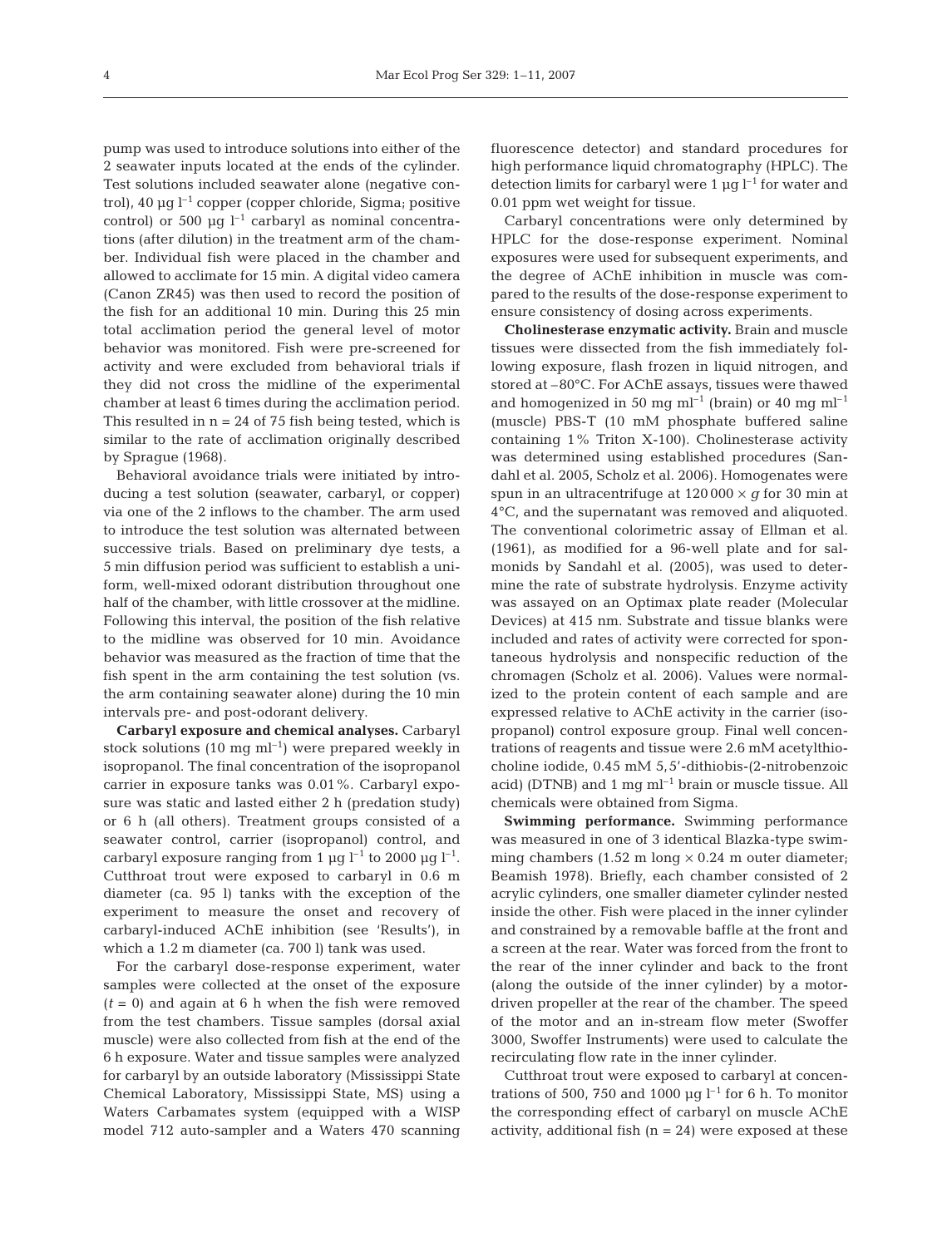same concentrations and then sacrificed for tissue collection. Carbaryl-exposed fish were inserted into the chamber and allowed to acclimate for 20 min with the motor turned off  $(0 \text{ cm s}^{-1} \text{ flow})$ . A slow inflow of fresh seawater into the top of the chamber served to maintain ambient water quality conditions (i.e. temperature and dissolved oxygen) in the swim chamber. Trials began by establishing a 45 cm  $s^{-1}$  flow for 10 s. The fish were subsequently observed for 5 min and then scored as 'passing' if they were able to orient to the flow and were swimming against the current. In contrast, fish were scored as 'failing' if they were not oriented into the flow and were pressed against the screen at the rear of the inner cylinder (see Fig. 5).

**Predator avoidance.** Lingcod were not fed for 1 wk prior to the experiment, after which they ate only what they captured during predation trials. The lingcod were maintained separately in 5 groups of 3, and 3 trials were conducted per day, so that each lingcod was used only once per week. The ability of cutthroat trout to avoid a model predator was assessed using the method of Olla et al. (1992). Evasion success was monitored in a 2.7 m diameter tank filled to a depth of 0.9 m with a continual flow of seawater. Prior to each predation trial, a single lingcod was placed into the experimental tank and allowed to acclimate for 2 h. During this 2 h interval, a group of trout  $(n = 12)$  was placed in seawater alone and a second group  $(n = 12)$  was exposed to isopropanol (carrier only) or 200, 500 or 1000  $\mu$ g l<sup>-1</sup> carbaryl (plus carrier). Adipose fins were clipped to differentiate animals exposed to seawater from those exposed to either carrier alone or carbaryl and carrier, and the fin-clipped group (seawater or exposed) was alternated between trials.

At the end of the 2 h exposure, 10 fish from each group were mixed together in a single small enclosure within the 2.7 m tank. Muscle samples were collected from the remaining pair of fish to determine AChE inhibition. After 15 min of acclimation, the predation trial was started by lifting the enclosure from the experimental tank and allowing the lingcod access to the trout. The test was stopped after either 1 h or after approximately half of the trout in the tank  $(n = 10)$  were consumed, whichever came first. The remaining trout were collected, identified by fin clips, and recorded for length and weight. The relative rate of predation was determined by dividing the number of exposed (carrier or carbaryl) trout eaten by the total number of trout preyed upon by the lingcod, with a value of 0.5 representing no difference between groups.

**Software and data analyses.** Data and statistical analyses were performed using Microsoft Excel (Microsoft) and Kaleidagraph (Synergy Software). ImageJ (NIH, available online at http://rsb.info.nih. gov/ij/download.html) was used to analyze the video recordings of the avoidance behavior. Canvas (ACD Systems of America) and Kaleidagraph were used for production of graphics.

### **RESULTS**

#### **Trout fail to detect carbaryl**

**Lack of olfactory response.** The electrical field potentials (olfactory responses) evoked from the sensory epithelium of cutthroat trout in response to seawater, isopropanol (carrier), carbaryl, and L-serine are shown in Fig. 2. As previously reported for other salmonid species (e.g. coho salmon; Baldwin et al. 2003), increasing concentrations of the conventional odorant L-serine  $(10^{-6}, 10^{-5}, 10^{-4}$  M) evoked EOGs with amplitudes that increased in a dose-dependent fashion. Conversely, the olfactory responses produced by the carrier (isopropanol) alone, or by 5, 50, or 500  $\mu$ g l<sup>-1</sup> carbaryl were not statistically significantly different from that produced by perfusing the olfactory chamber with seawater alone  $(n = 20$  fish per group,  $p > 0.05$ , 1-way ANOVA with a Dunnett post hoc test). Note that in terms of molar concentration, the highest carbaryl concentration (500  $\mu$ g l<sup>-1</sup> or  $10^{-5.6}$  M) is within the range of L-serine concentrations that evoke EOGs.



Fig. 2. *Oncorhynchus clarki clarki*. While 10 s pulses of 3 concentrations of L-serine (positive control) produced dose-dependent electro-olfactogram (EOG) responses, pulses of seawater, isopropanol (carrier control), and 3 concentrations of carbaryl did not produce significant odor-evoked EOG responses. Bars are mean  $\pm$  SD (n = 20 fish). The inset is an example of a typical EOG evoked by a 10 s pulse of  $10^{-5}$  M L-serine. Asterisks indicate a significant difference from control pulses of seawater alone (p < 0.05, 1-way ANOVA with a Dunnett post hoc test)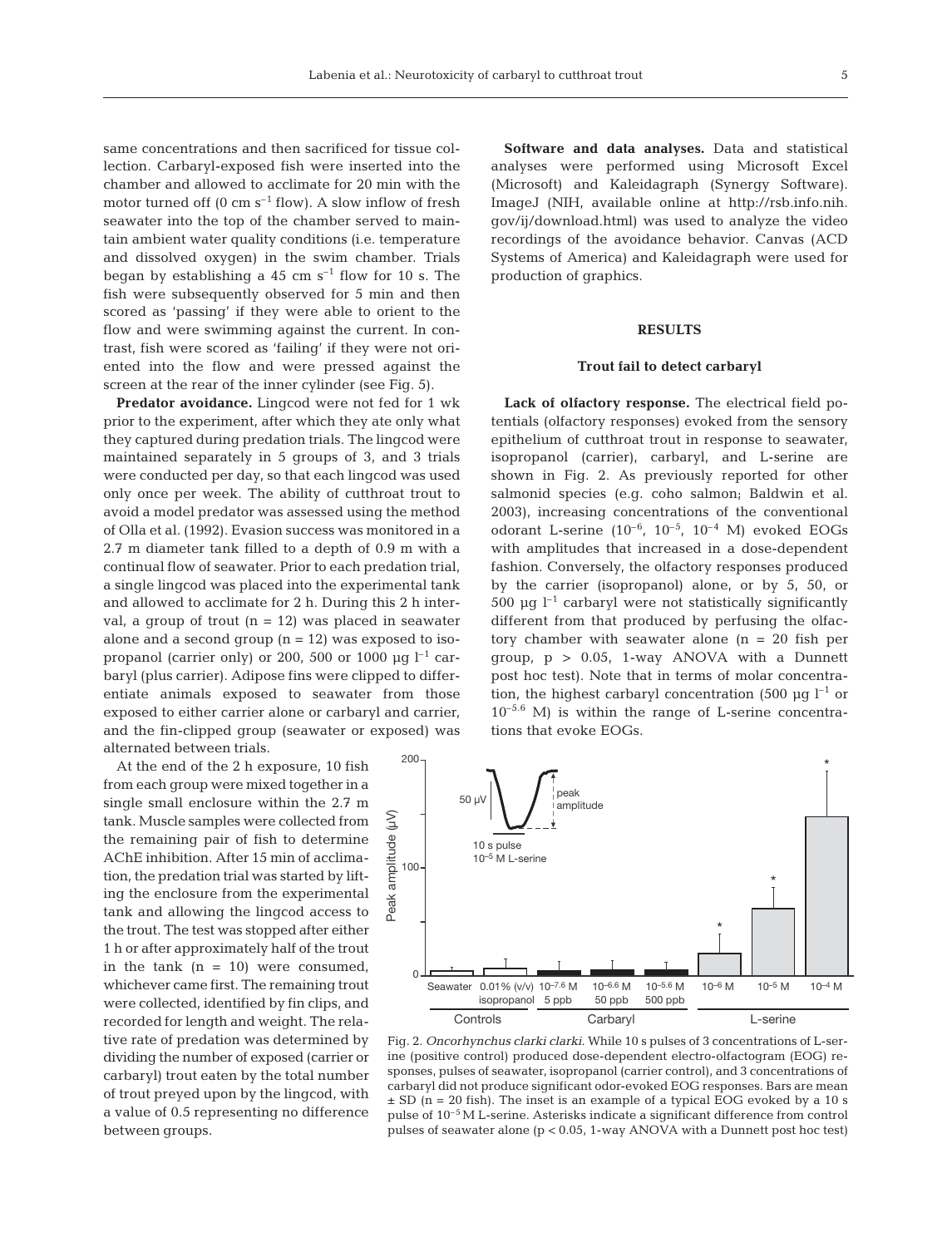Lack of avoidance behavior. The extent to which trout avoided seawater alone  $(n = 8)$ , dissolved copper (40  $\mu$ q l<sup>-1</sup> final concentration copper; n = 9), or dissolved carbaryl (500 µg  $l^{-1}$  final concentration; n = 7) is shown in Fig. 3. Salmonids are known to avoid dissolved copper (e.g. Hansen et al. 1999), and copper was therefore included in the behavioral avoidance trials as a positive control. Fish from each of the 3 groups did not show a significant preference for, or avoidance of, the test arm of the chamber before the introduction of the test solution (black bars in Fig. 3). As expected, individual trout significantly avoided seawater containing dissolved copper (p < 0.05, paired *t*-test; white bar in Fig. 3). Animals did not significantly avoid seawater alone or seawater containing carbaryl (p > 0.05, paired *t*-tests; white bars in Fig. 3).

## **Carbaryl levels in trout tissues reflect seawater concentrations**

Dissolved concentrations of carbaryl were measured in seawater at the beginning and end of the 6 h doseresponse experiment. Carbaryl levels were also analyzed in fish muscle tissue after the 6 h exposure. The carbaryl concentrations plotted in Fig. 4a are the measured concentrations (the mean of the initial and final concentrations) for each exposure group. No carbaryl was detected in seawater from the 2 control exposures (seawater or seawater containing isopropanol carrier alone). The concentration of carbaryl in trout muscle tissue was 1.7-fold higher than the levels in corresponding seawater at the end of the 6 h exposure interval (linear-regression, slope = 1.7,  $r^2$  = 0.997, p < 0.0001).



Fig. 3. *Oncorhynchus clarki clarki*. Behavioral avoidance tests show that trout do not avoid water containing carbaryl. Prior to the introduction of a test odor, fish showed no pre-odor preference to a particular side of the test chamber (black bars). Once the test odor was introduced, trout significantly avoided the test side if the odor was copper (positive control) (n = 9, p < 0.05 in a paired *t*-test as indicated by the asterisk), but not if the odor was seawater  $(n = 8)$  or carbaryl  $(n = 7)$ . Bars are mean ± SD

## **Inhibition of AChE activity**

**Dose dependency in brain and muscle tissue.** AChE activity was reduced in the muscle (squares, Fig. 4a) and brains (circles, Fig. 4a) of cutthroat trout exposed to carbaryl for 6 h. The dose-response curves for both tissues were similar (Fig. 4a), indicating a similar degree of enzyme inhibition by the insecticide. The  $IC_{50}$  (concentration producing 50% inhibition) for muscle and brain tissue was 185 and 213  $\mu$ q l<sup>-1</sup>, respectively, and the benchmark concentrations corresponding to 20% AChE inhibition (BMC<sub>20</sub>) were 23 µg  $l^{-1}$  for muscle and 32  $\mu$ q l<sup>-1</sup> for brain tissue. For both tissues, no statistically significant differences were seen in the AChE activity of fish exposed to seawater alone compared to those exposed to isopropanol carrier alone (*t*-tests;  $p = 0.46$  for brain and  $p = 0.87$  for muscle).

**Onset is rapid but reversible.** To profile the onset of carbaryl-induced AChE inhibition, as well as the recovery of enzyme activity following a short-term exposure, cutthroat trout were exposed to carbaryl at a nominal concentration of 500  $\mu$ g l<sup>-1</sup> for 6 h and then allowed to recover for 4 d (see Fig. 4b). A total of 84 fish were exposed to carbaryl in a single tank. During the exposure period, fish were subsampled in groups of 7 at  $t = 0$  (time zero) and at intervals of 2 h  $(2, 4, 4, 6, 6)$ . The remaining fish were then transferred to clean seawater. Additional groups of 7 fish were sampled every 2 h for the first 6 h of recovery  $(t = 8, 10, 12, h)$  and then over longer intervals for the next few days  $(t = 24$ , 36, 48, 72 and 96 h). The onset of AChE inhibition in the brain was rapid and near-maximal within 2 h of exposure. Enzyme activity showed initial recovery when animals were restored to clean seawater, and then gradually recovered to pre-exposure levels after 42 h in clean seawater (Fig. 4b).

## **Behavioral effects of carbaryl**

**Impaired orientation.** The ability of cutthroat trout to react and orient to a sudden change in flow was used to assess swimming performance (Fig. 5a). The swimming performance of fish exposed to a carbaryl concentration of 500 µg  $l^{-1}$  (nominal) was not significantly different from control groups (seawater alone and isopropanol carrier) (Fig. 5b). In contrast, fish exposed to higher concentrations (750 and 1000  $\mu$ g l<sup>-1</sup>) were statistically significantly impaired (Fisher's exact test,  $p < 0.05$ ,  $n = 15$ ) (Fig. 5b). The nominal carbaryl exposure in this experiment resulted in decreases in muscle AChE activity (percent relative to control; parentheses in Fig. 5b;  $n = 5$  per treatment) that were similar to the degree of inhibition observed in the dose-response experiment (see Fig. 4a).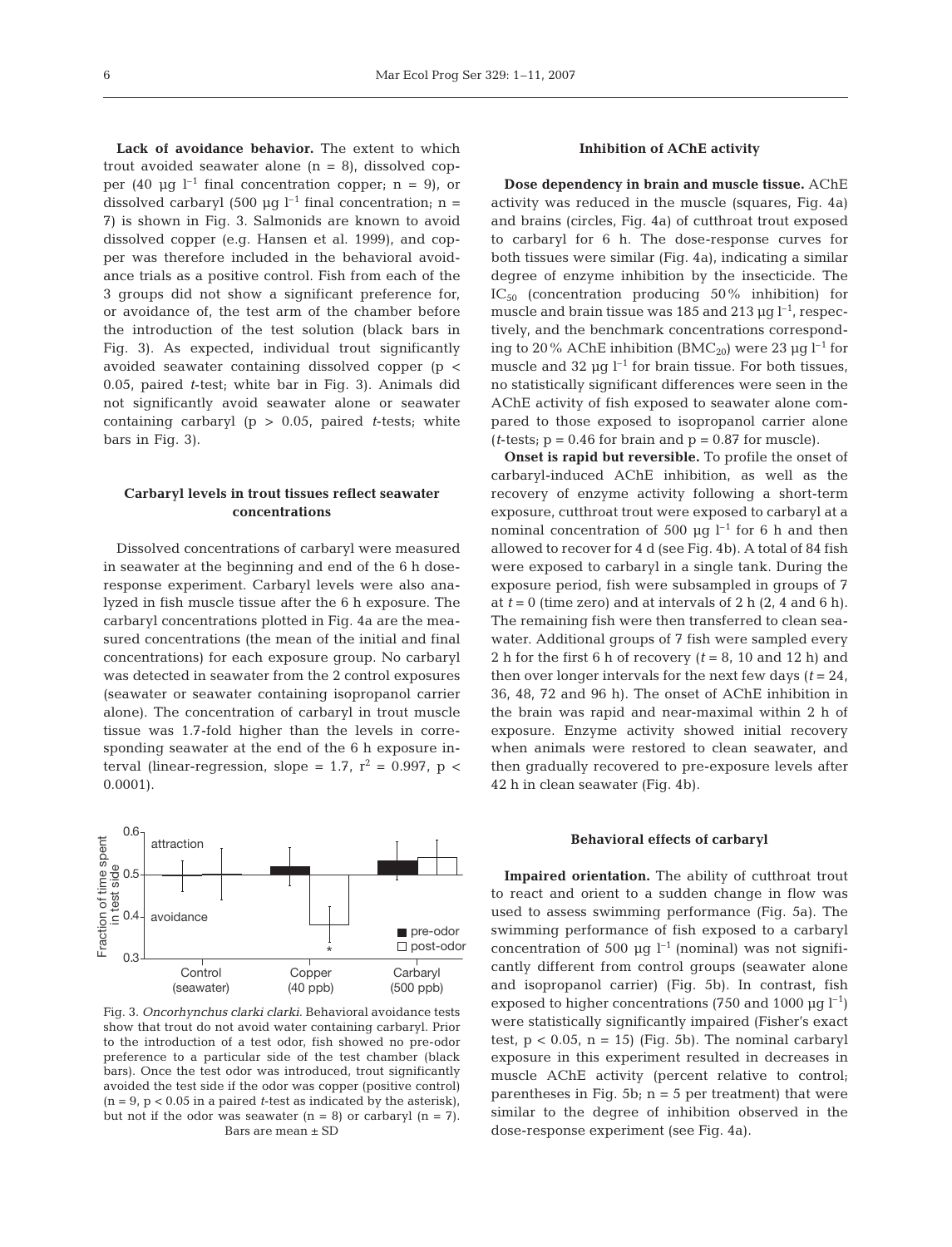

Fig. 4. *Oncorhynchus clarki clarki*. Dose-response curve and time-course for acetylcholinesterase inhibition produced by carbaryl exposure. (A) Exposure to carbaryl (6 h) produced similar dose-response curves for both brain (circles) and muscle (squares) tissue acetylcholinesterase inhibition. Each value represents the mean  $\pm$  SD (n = 15 fish). The 50% inhibition concentrations (IC<sub>50</sub>) for muscle and brain tissue were 185 and 213  $\mu$ g l<sup>-1</sup> (ppb), respectively. The benchmark concentrations for 20% acetylcholinesterase inhibition  $(BMC_{20})$ were 23  $\mu$ g l<sup>-1</sup> for muscle and 32  $\mu$ g l<sup>-1</sup> for brain tissue. No significant acetylcholinesterase inhibition was observed in fish from the carrier control group. (B) The time-course for brain tissue acetylcholinesterase activity showed that maximum inhibition by 500 µg  $l^{-1}$  carbaryl occurred within 2 h of exposure and that recovery to pre-exposure levels required up to 42 h. Values shown are the mean  $\pm$  SD (n = 7 fish)

**Disproportionate predation mortality.** A brief (2 h) exposure to carbaryl resulted in a dose-dependent decrease in the ability of trout to avoid being consumed by lingcod (Fig. 6a). An increase in predation vulnerability was evident for fish exposed to 200  $\mu$ g l<sup>-1</sup>, although this effect was not significant relative to controls. At higher carbaryl concentrations (500 and 1000  $\mu$ g l<sup>-1</sup>), exposed fish were eaten at a significantly higher rate than trout treated with isopropanol carrier alone  $(n = 6 \text{ trials}, 1\text{-way ANOVA with a Dunnett post})$ hoc test). For all exposures, the corresponding degree of muscle AChE inhibition is shown (percent relative to control; parentheses in Fig.  $6a$ ,  $n = 7$  to 10 fish) and was similar to the observations from the dose-response experiment (see Fig. 4a). The relationship between muscle AChE activity and predation vulnerability is shown in Fig. 6b. Differential predation was evident as AChE inhibition (relative to unexposed fish) reached ca. 50% or more.

## **DISCUSSION**

In this investigation we explored the question of whether estuarine applications of carbaryl might increase the predation-induced mortality of seawaterphase coastal cutthroat trout. We found that trout are unable to detect or avoid seawater contaminated with carbaryl. Moreover, short-term exposures to carbaryl  $( $2 \, h$ ) at concentrations that have$ previously been detected in the Willapa Bay water column are sufficient to depress cholinesterase activity in trout brain and muscle tissue. These changes in brain chemistry correspond to impaired swimming performance, and carbaryl-exposed animals were consumed with greater frequency than unexposed fish by a marine predator. Therefore, cutthroat trout that forage in proximity to carbaryl-treated oyster beds are likely to suffer neurobehavioral impairments that lead to higher rates of predation mortality. Given a rapid dispersal of carbaryl in the estuary by turbulent forces (i.e. tides and wind), exposed trout that survive encounters with predators should recover in 1 to 2 d following a spray event.

Fish are known to reduce their exposure to certain environmental contaminants by actively avoiding polluted

habitats. The avoidance of dissolved copper is a wellstudied example. Salmonids have previously been shown to avoid copper in laboratory assays (Hansen et al. 1999) and corresponding field studies (Goldstein et al. 1999). As expected from these earlier studies, cutthroat trout avoided dissolved copper  $(40 \mu g l^{-1})$  in seawater. In contrast, our neurophysiological recordings indicate that carbaryl does not appear to be an effective olfactory stimulus for cutthroat trout. The failure of cutthroat trout to detect carbaryl is consistent with previous reports of olfactory insensitivity to the carbamate insecticide carbofuran in coho salmon (Jarrard et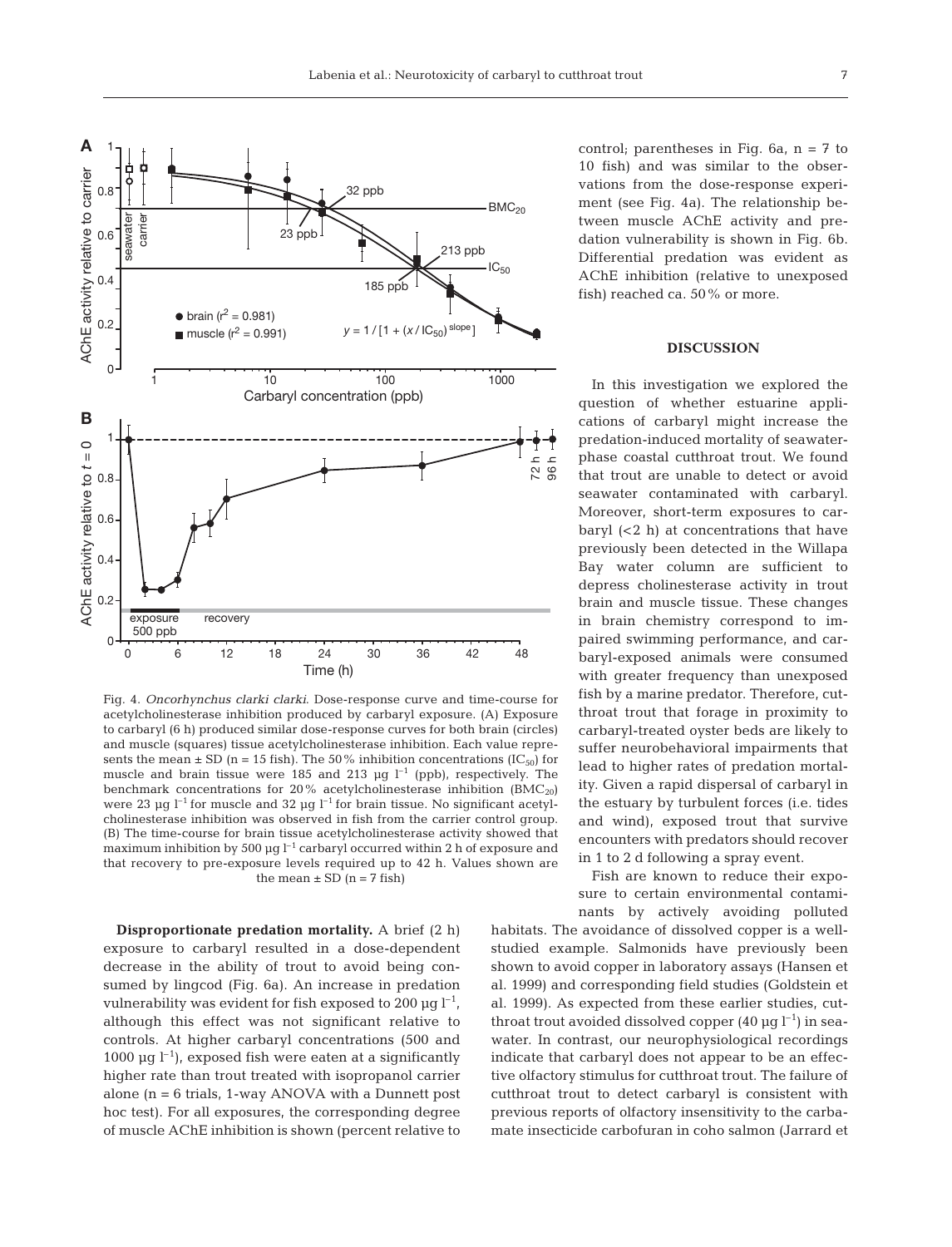

Fig. 5. *Oncorhynchus clarki clarki*. Exposure to carbaryl impairs the swimming performance of cutthroat trout. (A) Two fish are shown 5 min after starting the flow within the swim chamber. The fish on the left (pass) has oriented to the flow and is swimming clear of the rear screen. The fish on the right (fail) has failed to orient to the flow and is impinged on the rear screen. (B) The number of fish  $(n = 15$  total) able to orient and swim was significantly reduced after a 6 h exposure to nominal carbaryl concentrations of 750 and 1000 µg  $l^{-1}$ . Fish exposed to 500 µg  $l^{-1}$  carbaryl and isopropanol (carrier control) did not perform significantly differently from seawater controls. Error bars represent 1 SD of the corresponding binomial distribution. Asterisks indicate a statistically significant difference from isopropanol carrier controls ( $p < 0.05$ , Fisher's exact test). The mean muscle acetylcholinesterase activity for each group of fish (relative to the carrier controls,  $n = 5$ ) is shown in parentheses

al. 2004) and Atlantic salmon (Waring & Moore 1997). Moreover, trout did not avoid carbaryl at concentrations approximating the upper range of water column detections in Willapa Bay. Cutthroat trout are therefore unlikely to detect or avoid carbaryl as it is mobilized from oyster beds into the estuarine water column.

The uptake of carbaryl from the surrounding seawater was relatively consistent across a wide range of exposure concentrations, with a ratio of ca. 1.7 to 1 (axial muscle to seawater). This is consistent with the low K<sub>ow</sub> (octanol-water partition coefficient) of carbaryl and correspondingly low potential for bioaccumulation (International Programme on Chemical Safety, Environmental Health Criteria 153, available at www. inchem.org/documents/ehc/ehc/ehc153.htm). Accordingly, carbaryl should not pose a significant bioconcentration risk for trout or piscivorous predators higher in the estuarine food chain.

Carbaryl produced a near-maximal inhibition of AChE enzymatic activity in the trout central nervous system in less than 2 h, which is well within the likely window for carbaryl exposure near treated tidelands in the estuary. This indicates that carbaryl is rapidly taken up and transported to cholinesterase targets in the trout nervous system and musculature. The dose-response curves for brain and muscle AChE inhibition were very similar, and no mortality was observed at exposure concentrations causing as much as 75% inhibition of brain enzyme activity (1000  $\mu$ q l<sup>-1</sup> or higher). This is consistent with previous reports of mortality occurring in fish only at relatively high levels of AChE inhibition (i.e. approximately 70 to 90%, depending on the species; reviewed by Fulton & Key 2001). When trout were restored to clean seawater, AChE activity recovered quickly over the first 6 h and then more gradually until reaching pre-exposure levels after 42 h. Therefore, a transient exposure to carbaryl is likely to cause sublethal neurobehavioral effects in trout that persist for 2 d or less. This relatively rapid time course for recovery is consistent with the reversible association between carbaryl and the AChE enzyme (Aldridge & Reiner 1972).

The relationship between AChE enzyme inhibition and behavioral impairment in salmonids and other fish has been a focus of several investigations over the past few decades (Fulton & Key 2001). For example, Sandahl et al. (2005) recently showed that decreases in spontaneous swimming and feeding were closely correlated with brain

AChE inhibition in juvenile coho salmon. Notably, both behaviors were significantly reduced in association with modest (<10%) AChE inhibition. In contrast to these nuanced motor behaviors, measures of swimming stamina in fish have generally shown that animals with high rates of AChE inhibition can still manage to orient to flow and swim against a current. This suggests that swimming stamina in fish is affected only at high levels of brain AChE inhibition (reviewed by Fulton & Key 2001). Stamina also appears to be a relatively insensitive endpoint in other vertebrates exposed to carbaryl, including snakes (Hopkins & Winne 2006). Consistent with these previous findings, we did not observe significant behavioral impairment (i.e. reduction in swimming stamina) in fish with a high degree of AChE inhibition (i.e. up to ca. 70%) relative to controls. However, we did not monitor fine motor behaviors such as prey capture (e.g. Sandahl et al.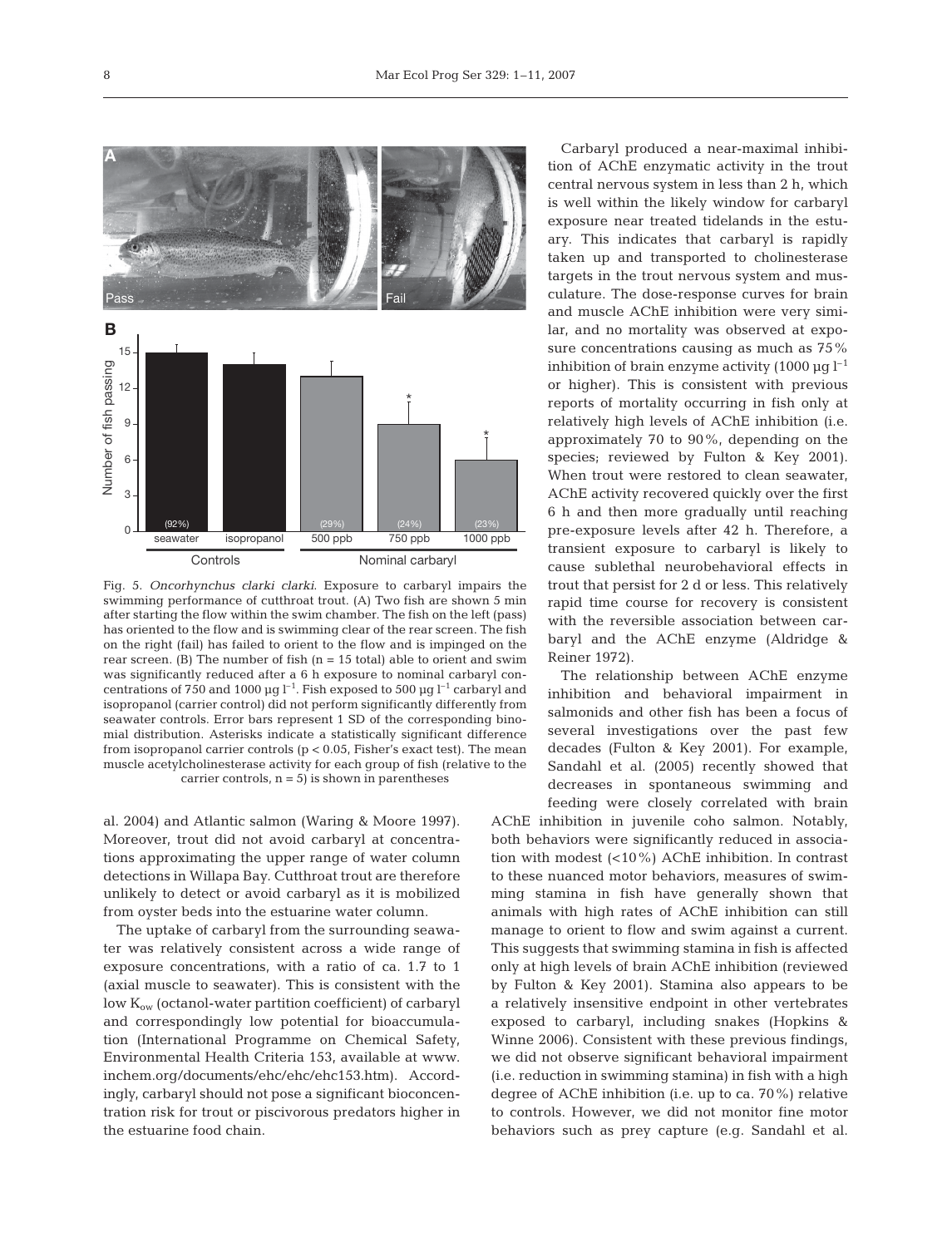

Fig. 6. *Oncorhynchus clarki clarki*. Carbaryl exposure produced dose-dependent increases in predation and decreases in acetylcholinesterase activity in cutthroat trout. (A) Exposure to carbaryl (2 h) produced a dose-dependent increase in predation. Bars represent the proportion of treated fish consumed relative to the total number consumed (means  $\pm$  SD, n = 6 trials). A value of 0.5 (50%) on the *y*-axis indicates equal lingcod predation on both dosed and control fish. Asterisks indicate a statistically significant difference from controls (p < 0.05, 1-way ANOVA with a Dunnett post hoc test). The mean muscle acetylcholinesterase (AChE) activity (relative to the carrier controls) for each exposure group ( $n = 7$  to 10 fish) is shown in parentheses. (B) A comparison of AChE activity with predation from each exposure group shows a trend of increasing predation vulnerability with decreasing AChE activity. Data shows the mean  $\pm$  SD. For qualitative purposes a sigmoid regression is shown (solid line)

2005). Low-dose exposures to carbaryl may therefore disrupt more subtle behaviors in cutthroat trout, but this remains to be determined.

Chemical contaminants in coastal environments can render exposed fish more susceptible to starvation, predation, disease, and other environmental stressors (Peterson et al. 2003). In terms of understanding the impacts of pollution on marine fish, predation assays have the advantage of providing an integrative measure of physiology and behavior (Kruzynski & Birtwell 1994, Weis et al. 2001). In the present study, this included predator detection and avoidance as well as the ability of trout to evade an actual strike. Predation assays also convey information about the possibility of mortality following short-term, ecologically relevant carbaryl exposures. This is a key consideration for the conservation of at-risk species, in part because individual survival data have implications at higher biological scales (i.e. wild populations) where conservation decisions are usually made. Moreover, consumption by harbor seals, spiny dogfish, adult salmon, and other predators are thought to be the major cause of marine mortality for sea-run cutthroat trout (reviewed by Trotter 1989). Our predation trials were designed to evaluate the impacts of real-world carbaryl exposures on the ability of trout to avoid a predator. Under natural exposure conditions, however, the risk of ecological death is very likely to depend on whether the predator is a piscivorous bird, a marine mammal, or a marine fish (and, if the latter, whether the predatory fish is also exposed to carbaryl). These kinds of interspecies interactions are important determinants of cutthroat trout survival, albeit very difficult to capture or otherwise address in experimental field studies.

It is important to note that this study did not address the potential indirect effects of carbaryl on coastal cutthroat trout. 'Indirect' refers to the possibility of cascading ecological effects, mediated in the present context by the impacts of carbaryl on the estuarine food chain (e.g. a reduction in the trout prey species). The indirect effects of contaminants are thought to be common in the marine environment, and they may be as (or more) significant than direct, sublethal effects on fish (reviewed by Fleeger et al. 2003). Carbaryl is by design highly toxic to burrowing shrimp and other estuarine crustaceans. Moreover, fish kills involving staghorn sculpin, saddleback gunnels, English sole, sand sole, shiner perch *Cymatogaster aggregata*, starry flounder *Platichthys stellatus*, bay gobies, and three-spine sticklebacks have been documented following carbaryl spraying (reviewed by Feldman et al. 2000, see also Dumbauld et al. 2001). Crustaceans and small fish are important components of the cutthroat trout diet as they forage in the estuary during the summer months (Trotter 1989), and trout are known to prey specifically on burrowing shrimp (Posey 1986). It has been previously estimated that carbaryl application to the tidelands in Willapa Bay as well as neighboring Grays Harbor results in the annual removal of 66 million shrimp (or 476 tons of biomass; reviewed in Feldman et al. 2000), although carbaryl is currently applied to less than 6% of the total intertidal area in Willapa Bay (Dumbauld et al. 2001). Nevertheless, by diminishing the abundance of various prey species for several weeks after oyster beds are treated in the summer, carbaryl has the potential to indirectly reduce the growth of seawater-phase cutthroat trout. However, the significance of such indirect effects, if any, has yet to be explored.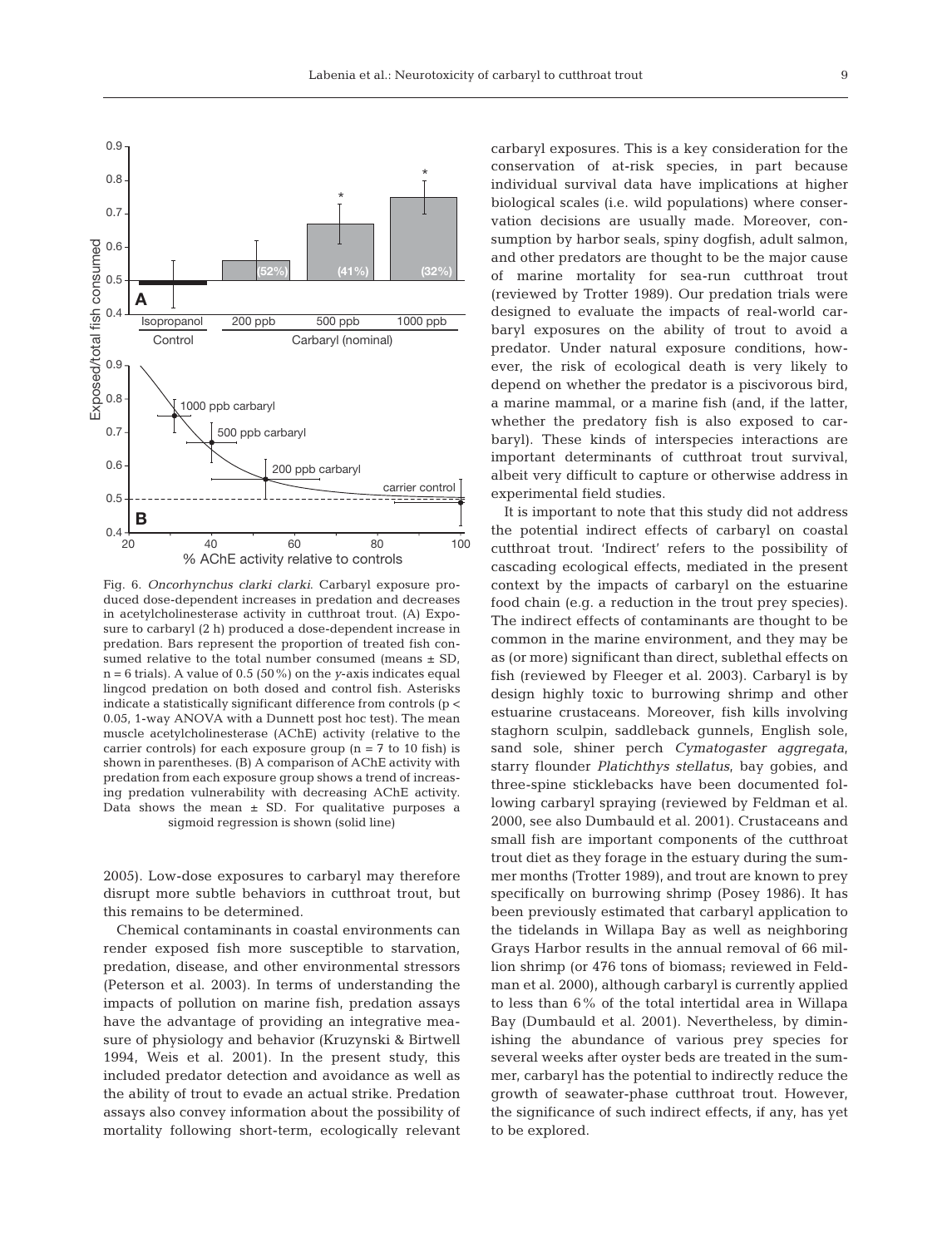Finally, although this study was focused on a very specific pesticide use in the estuarine environment, our findings are likely to have broader geographical implications. Dozens of currently used organophosphate and carbamate insecticides target cholinesterase enzymes in fish. These anticholinesterase agents are widely detected in the surface waters of many countries throughout the world (e.g. USGS 1999). Several chemicals such as chlorpyrifos and carbofuran are considerably more potent than carbaryl in terms of their inhibition of fish AChE (Scholz et al. 2006). These insecticides are known to block brain enzyme activity at comparatively low concentrations that are more typical of exposure to urban and agricultural runoff in coastal habitats (Sandahl et al. 2005). Cholinesterase inhibition has previously been used as a bioindicator of chemical pollution in the marine environment (e.g. Galgani et al. 1992). However, the consequence of this biochemical response at higher biological scales has not been widely investigated. Here we have shown that AChE inhibition corresponds to an increase in mortality due to predation, presumably via sublethal effects on the behavioral performance of the exposed fish. This relationship between sublethal AChE inhibition and fish survival may extend to most or all of the pesticides that share the anticholinesterase mode of action. If so, our results should provide greater context for resource managers and others who must assess the ecological impacts of a large and important class of environmental contaminants.

*Acknowledgements.* This work was supported by grant #200210007.1 from the US Fish and Wildlife Service's Division of Environmental Quality, National Contaminants Program to N.L.S. and J.W.D. We are grateful to the staff of the Eells Spring hatchery for providing animals, F. Sommers for animal care, C. Stehr, T. Linbo and C. Laetz for laboratory assistance, and B. Feist and J. Colman for comments on the manuscript.

## LITERATURE CITED

- Aldridge WN, Reiner E (1972) Enzyme inhibitors as substrates: interactions of esterases with esters of organophosphorus and carbamic acids, Vol 26. North-Holland Publishing, Amsterdam
- Armstrong DA, Millemann RE (1974) Effects of the insecticide carbaryl on clams and some other intertidal mud flat animals. J Fish Res Board Can 31:466–470
- Baldwin DH, Scholz NL (2005) The electro-olfactogram: an *in vivo* measure of peripheral olfactory function and sublethal neurotoxicity in fish. In: Ostrander GK (ed) Techniques in aquatic toxicology, Vol 2. CRC Press, Boca Raton, FL, p 257–276
- Baldwin DH, Sandahl JF, Labenia JS, Scholz NL (2003) Sublethal effects of copper on coho salmon: impacts on nonoverlapping receptor pathways in the peripheral olfactory nervous system. Environ Toxicol Chem 22: 2266–2274
- Beamish FWH (1978) Swimming capacity. In: Hoar WS,

Randall DJ (eds) Fish physiology, Vol 7. Academic Press, New York, 101–187

- Carlson RW, Bradbury SP, Drummond RA, Hammermeister DE (1998) Neurological effects of startle response and escape from predation by medaka exposed to organic chemicals. Aquat Toxicol 43:51–68
- Dumbauld BR, Brooks KM, Posey MH (2001) Response of an estuarine benthic community to application of the pesticide carbaryl and cultivation of Pacific Oysters (*Crassostrea gigas*) in Willapa Bay, Washington. Mar Pollut Bull 42:826–844
- Ellman GL, Courtney KD, Valentino AJ, Featherstone RM (1961) A new and rapid colorimetric determination of acetylcholinesterase activity. Biochem Pharmacol 7:88–95
- Feldman KL, Armstrong DA, Dumbauld BR, DeWitt TH, Doty DC (2000) Oysters, crabs, and burrowing shrimp: review of an environmental conflict over aquatic resources and pesticide use in Washington State's (USA) coastal estuaries. Estuaries 23:141–176
- Fleeger JW, Carman KR, Nisbet RM (2003) Indirect effects of contaminants in aquatic ecosystems. Sci Total Environ 317:207–233
- Fulton MH, Key PB (2001) Acetylcholinesterase inhibition in estuarine fish and invertebrates as an indicator of organophosphorus insecticide exposure and effects. Environ Toxicol Chem 20:37–45
- Galgani F, Bocquené G, Cadiou Y (1992) Evidence of variation in cholinesterase activity in fish along a pollution gradient in the North Sea. Mar Ecol Prog Ser 91:77–82
- Goldstein JN, Woodward DF, Farag AM (1999) Movements of adult Chinook salmon during spawning migration in a metals-contaminated system, Coeur d'Alene River, Idaho. Trans Am Fish Soc 128:121–129
- Hansen JA, Marr JCA, Lipton J, Cacela D, Bergman HL (1999) Differences in neurobehavioral responses of chinook salmon (*Oncorhynchus tshawytscha*) and rainbow trout (*Oncorhynchus mykiss*) exposed to copper and cobalt: Behavioral avoidance. Environ Toxicol Chem 18:1972–1978
- Hopkins WA, Winne CT (2006) Influence of body size on swimming performance of four species of neonatal natricine snakes acutely exposed to a cholinesterase-inhibiting pesticide. Environ Toxicol Chem 25:1208–1213
- Jarrard HE, Delaney KR, Kennedy CJ (2004) Impacts of carbamate pesticides on olfactory neurophysiology and cholinesterase activity in coho salmon (*Oncorhynchus kisutch*). Aquat Toxicol 69:133–148
- Johnson OW, Ruckelshaus MH, Grant WS, Waknitz FW, Garrett AM, Bryant GJ, Neely K, Hard JJ (1999) Status review of coastal cutthroat trout from Washington, Oregon, and California. US Dept. of Commerce, NOAA Tech. Memo. NMFS-NWFSC-37
- Kruzynski GM, Birtwell IK (1994) A predation bioassay to quantify the ecological significance of sublethal responses of juvenile Chinook salmon (*Oncorhynchus tshawytscha*) to the antisapstain fungicide TCMTB. Can J Fish Aquat Sci 51:1780–1790
- Little EE, Archeski RD, Flerov BA, Kozlovskaya VI (1990) Behavioral indicators of sublethal toxicity in rainbow trout. Arch Environ Contam Toxicol 19:380–385
- Olla BL, Davis MW, Schreck CB (1992) Comparison of predator avoidance capabilities with corticosteroid levels induced by stress in juvenile Coho salmon. Trans Am Fish Soc 121:544–547
- Peterson CH, Rice SD, Short JW, Esler D, Bodkin JL, Ballachey BE, Irons DB (2003) Long-term ecosystem response to the Exxon Valdez oil spill. Science 302:2082–2086
- Posey MH (1986) Predation on a burrowing shrimp: distribu-